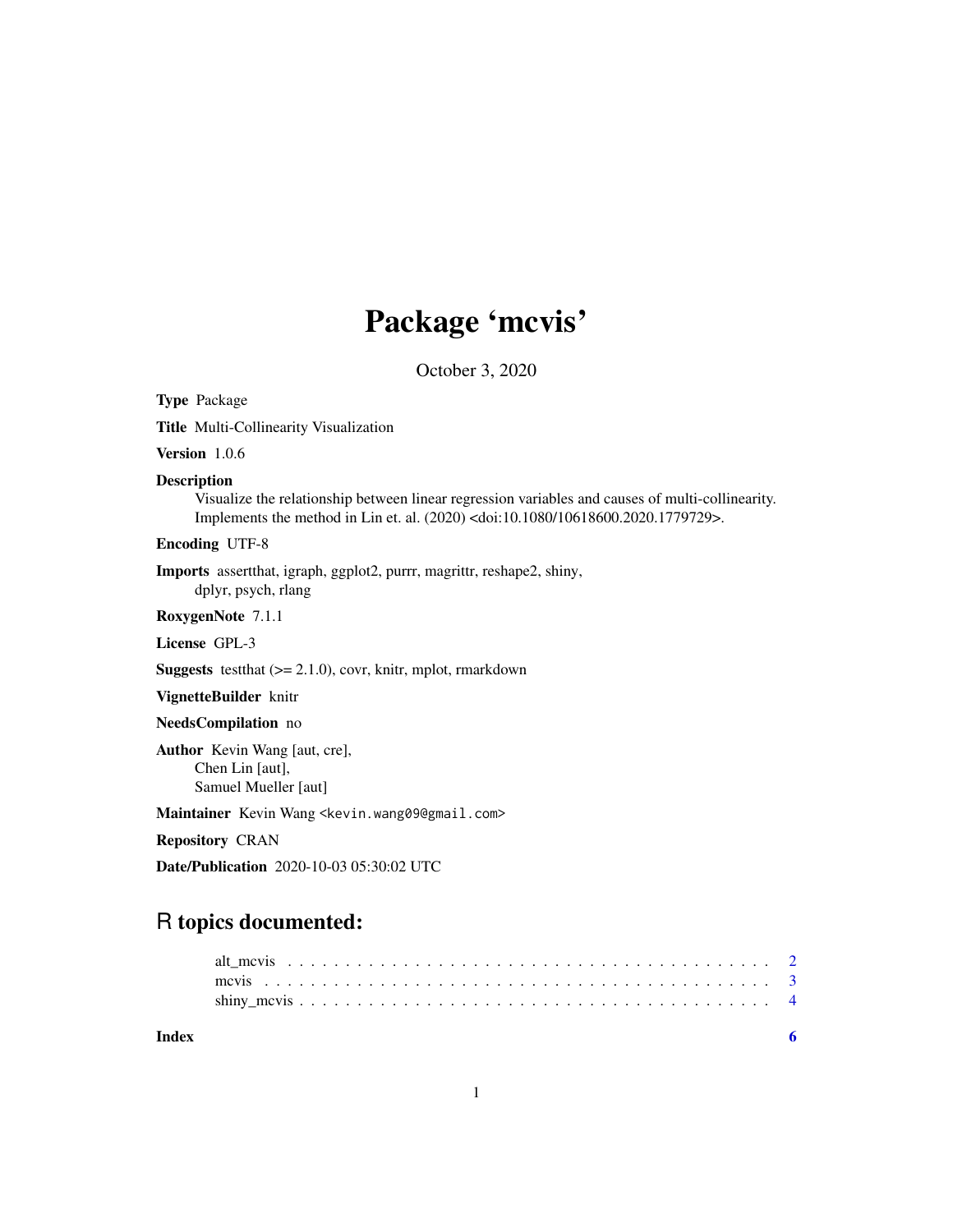<span id="page-1-0"></span>

## Description

Multi-collinearity Visualization plots Multi-collinearity Visualization plots Multi-collinearity Visualization plots

## Usage

```
alt_mcvis(mcvis_result, eig_max = 1L, var_max = ncol(mcvis_result$MC))
```

```
ggplot_mcvis(
 mcvis_result,
 eig_max = 1L,
 var_max = ncol(mcvis_result$MC),
  label_dodge = FALSE
)
igraph_mcvis(mcvis_result, eig_max = 1L, var_max = ncol(mcvis_result$MC))
## S3 method for class 'mcvis'
plot(
  x,
  type = c("ggplot", "igraph", "alt"),
  eig_max = 1L,
  var_max = ncol(x$MC),
  label_dodge = FALSE,
  ...
\mathcal{L}
```
## Arguments

| mcvis_result | Output of the mevis function                                                                     |
|--------------|--------------------------------------------------------------------------------------------------|
| eig_max      | The maximum number of eigenvalues to be displayed on the plot.                                   |
| var_max      | The maximum number of variables to be displayed on the plot.                                     |
| label_dodge  | If variable names are too long, it might be helpful to dodge the labelling. Default<br>to FALSE. |
| $\mathsf{x}$ | Output of the mevis function                                                                     |
| type         | Plotting mevis result using "igraph" or "ggplot". Default to "ggplot".                           |
| $\ddots$     | additional arguments (currently unused)                                                          |

#### Value

A mcvis visualization plot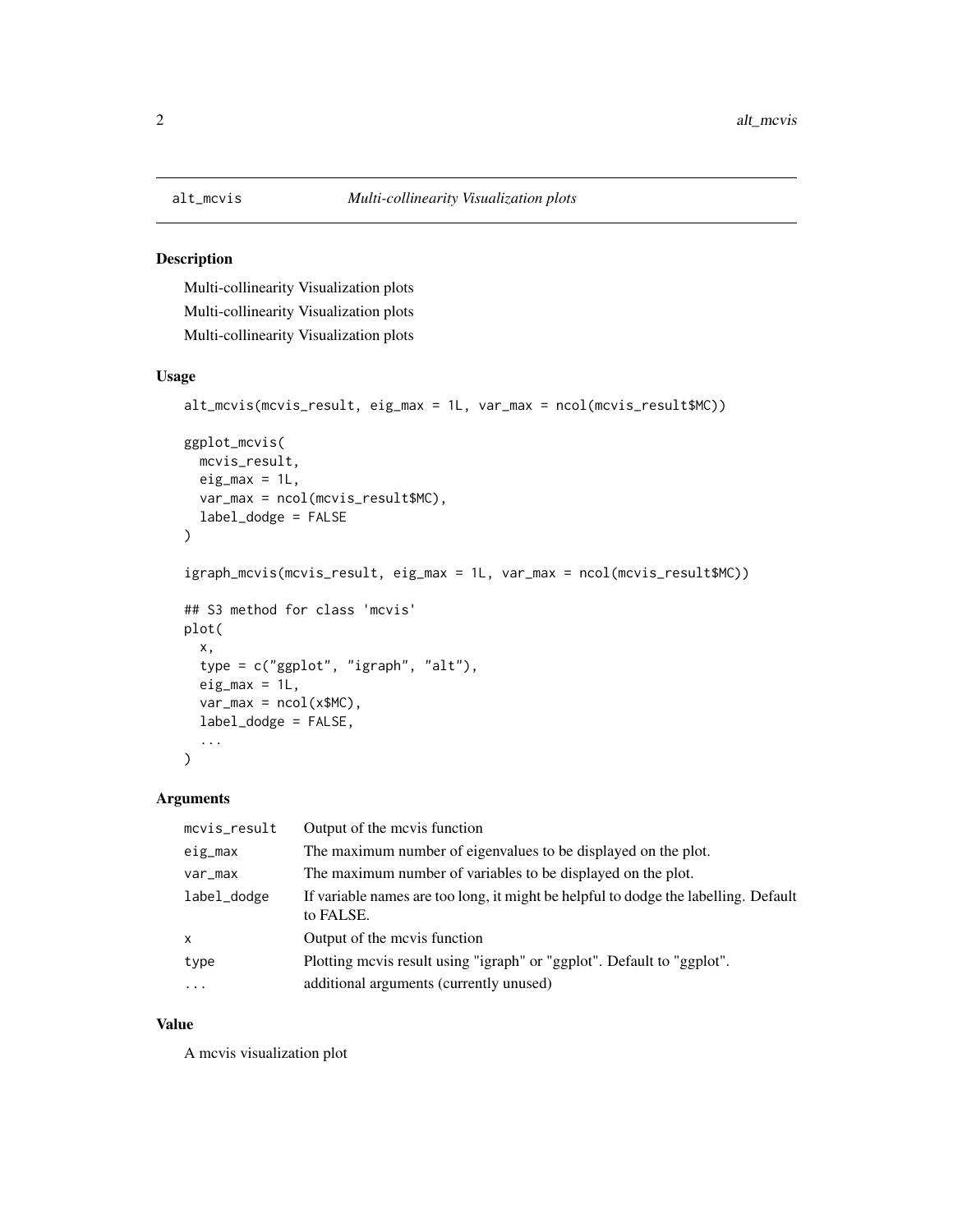#### <span id="page-2-0"></span> $m$ cvis  $\frac{3}{2}$

#### Author(s)

Chen Lin, Kevin Wang, Samuel Mueller

## Examples

```
set.seed(1)
p = 10n = 100
X = matrix(rnorm(n*p), ncol = p)X[,1] = X[,2] + rnorm(n, 0, 0.1)mcvis\_result = mcvis(X)plot(mcvis_result)
plot(mcvis_result, type = "igraph")
plot(mcvis_result, type = "alt")
```
mcvis *Multi-collinearity Visualization*

## Description

Multi-collinearity Visualization

#### Usage

```
mcvis(
  X,
  sampling_method = "bootstrap",
  standardise_method = "studentise",
  times = 1000L,
  k = 10L)
```
#### Arguments

```
X A matrix of regressors (without intercept terms).
sampling_method
                 The resampling method for the data. Currently supports 'bootstrap' or 'cv'
                 (cross-validation).
standardise_method
                 The standardisation method for the data. Currently supports 'euclidean' (default,
                 centered by mean and divide by Euclidiean length) and 'studentise' (centred by
                 mean and divide by standard deviation) and 'none' (no standardisation)
times Number of resampling runs we perform. Default is set to 1000.
k Number of partitions in averaging the MC-index. Default is set to 10.
```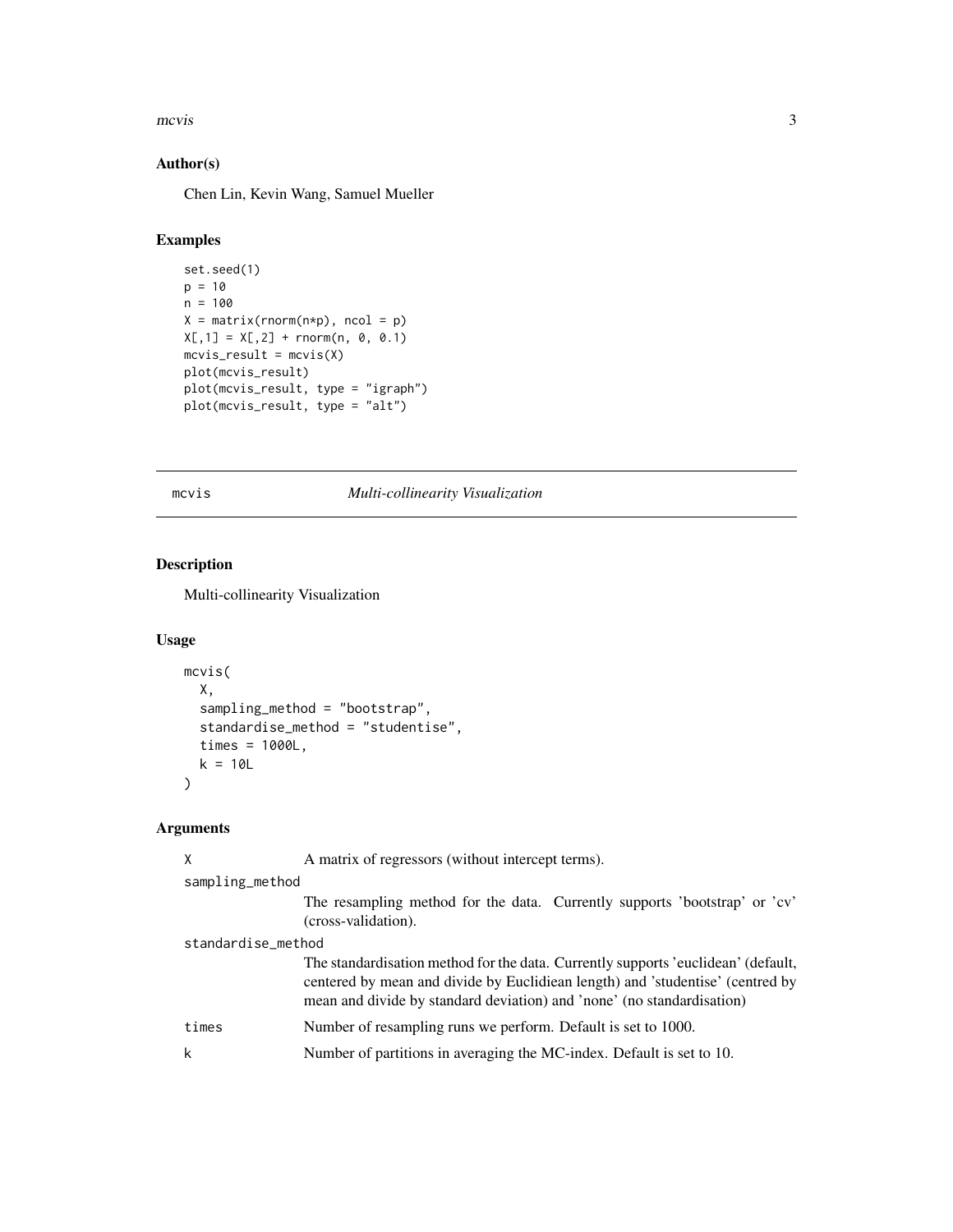## <span id="page-3-0"></span>Value

A list of outputs:

- t\_square:The t^2 statistics for the regression between the VIFs and the tau's.
- MC:The MC-indices
- col\_names:Column names (export for plotting purposes)

#### Author(s)

Chen Lin, Kevin Wang, Samuel Mueller

## Examples

```
set.seed(1)
p = 10n = 100
X = matrix(rnorm(n*p), ncol = p)X[,1] = X[,2] + rnorm(n, 0, 0.1)mcvis\_result = mcvis(X = X)mcvis_result
```
## shiny\_mcvis *Shiny app for mcvis exploration*

## Description

Shiny app for mcvis exploration

#### Usage

```
shiny_mcvis(mcvis_result, X)
```
#### Arguments

| mevis_result Output of the mevis function |
|-------------------------------------------|
| The original X matrix                     |

## Author(s)

Chen Lin, Kevin Wang, Samuel Mueller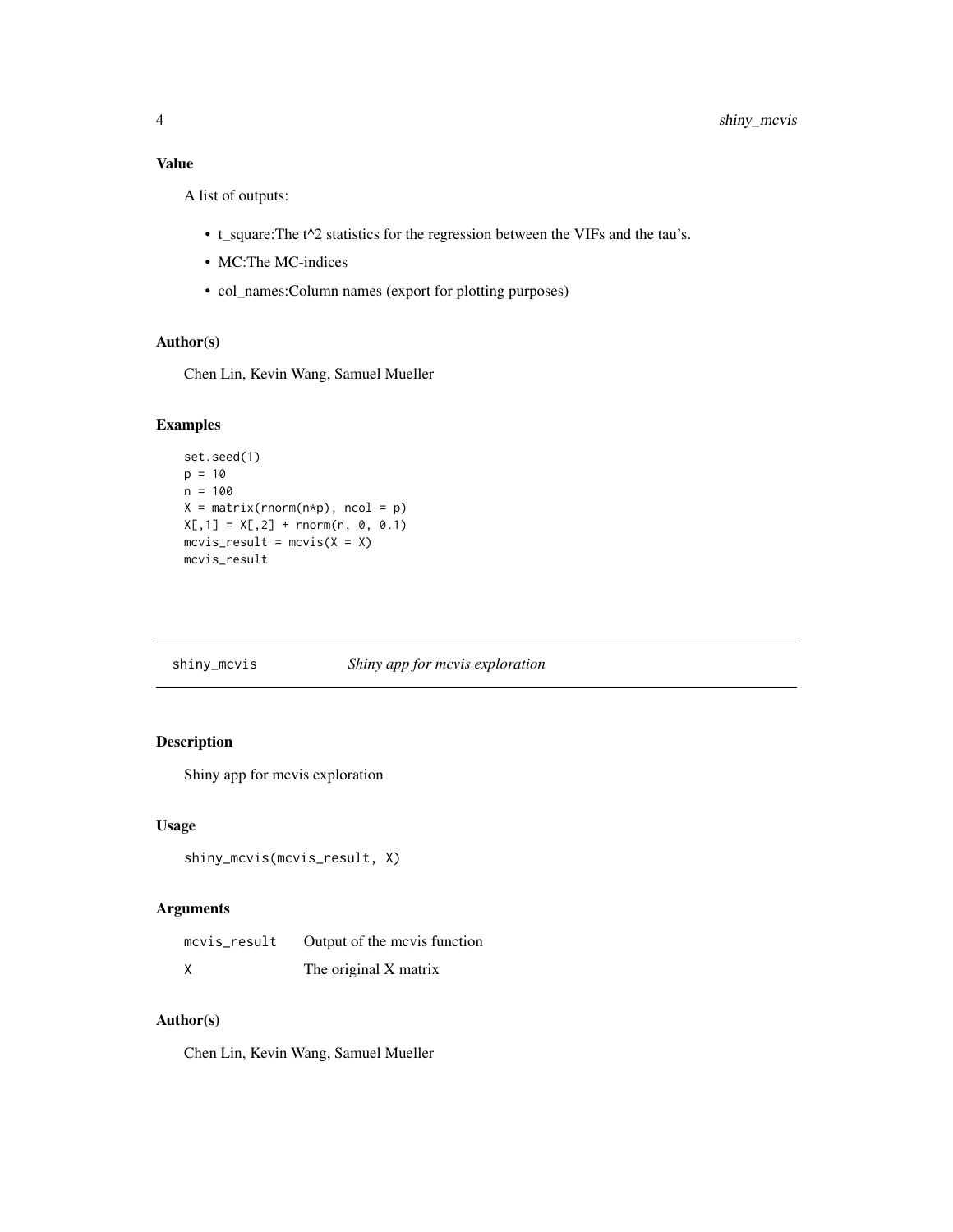## shiny\_mcvis

## Examples

```
if(interactive()){
set.seed(1)
p = 10n = 100
X = matrix(rnorm(n*p), ncol = p)mcvis_result = mcvis(X)
shiny_mcvis(mcvis_result = mcvis_result, X = X) }
```